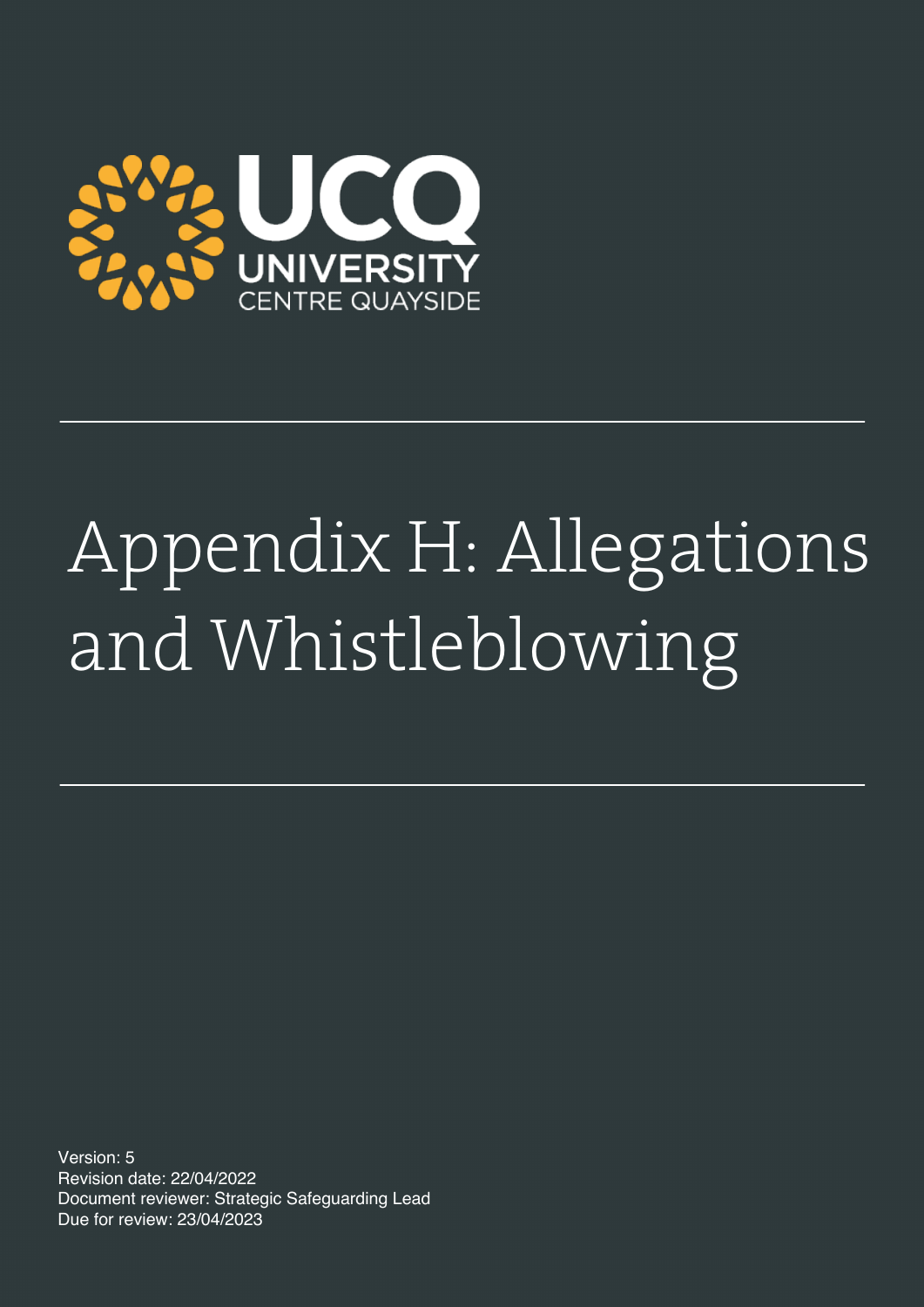

# Table of Contents

| 7 <sup>7</sup> |  |
|----------------|--|
| 8              |  |
| 9              |  |
|                |  |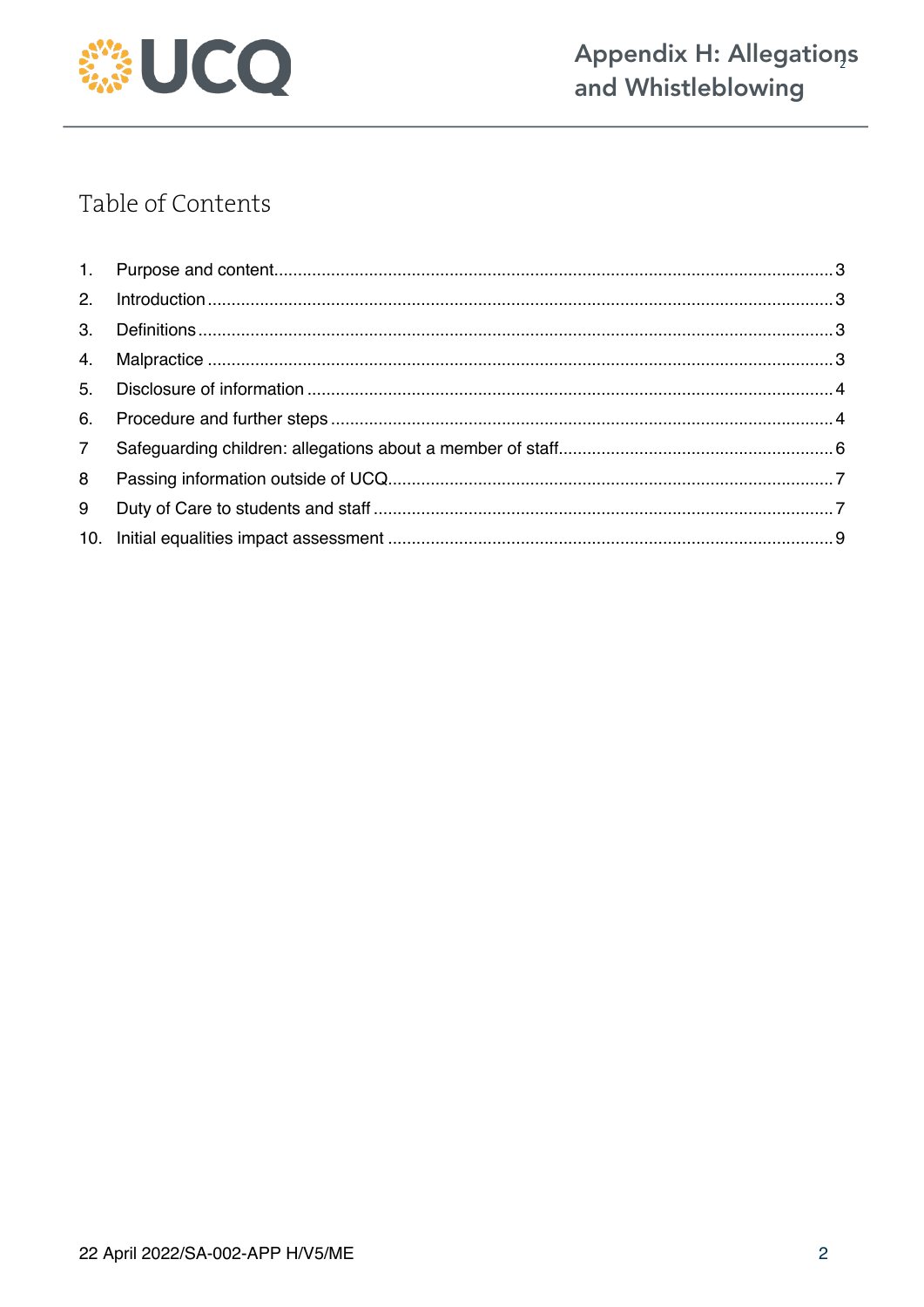

#### 1. Purpose and content

- 1.1 The purpose of this appendix is to provide a clear set of guidelines to students and staff regarding the actions they must take to raise concerns about staff, or poor or unsafe practice and potential failures to safeguarding arrangements.
- 1.2 This policy applies to all students and staff, including agency, associate and hourly paid, irrespective of anyone's position within the organisation, together with associates and any workers who are at the premises on a voluntary, placement or other professional basis.

#### 2. Introduction

- 2.1 University Centre Quayside (UCQ) encourages members of the UCQ community to raise genuine concerns about malpractice at the earliest possible stage. They do not need to wait to have proof before raising a genuine concern. Malpractice within UCQ is taken very seriously.
- 2.2 UCQ has produced this procedure to provide protection for members of the UCQ community who want to raise concerns about malpractice in connection with UCQ. The aim is to provide a way for anyone to quickly raise genuine concerns, without fear of repercussions. UCQ also want to promote a culture of openness and a shared sense of honesty by inviting all to act responsibly to uphold our reputation and maintain the public's confidence in us.
- 2.3 This procedure also aims to create a balance between the need to provide protection for members of the UCQ community who raise genuine concerns about malpractice and the need to protect members of staff, students and UCQ against incorrect allegations which can cause serious difficulty to innocent people.

#### 3. Definitions

**3.1 Whistleblowing** – is the term used when someone who works in, or for, an organisation wishes to raise concerns about malpractice, wrongdoing, illegality or risk in the organisation (e.g. neglect of safeguarding responsibilities) and/or cover up of any of these.

#### 4. Malpractice

- 4.1 For the purposes of this procedure, the following are termed as types of 'malpractice':
	- 4.1.1 Fraud or financial irregularity
	- 4.1.2 Corruption, bribery or blackmail
	- 4.1.3 Failure to keep to a legal or regulatory obligation
	- 4.1.4 Miscarriage of justice
	- 4.1.5 Putting, or likely to put the health or safety of any person in danger
	- 4.1.6 Putting, or likely to put the environment in danger
	- 4.1.7 Hiding or not releasing information relating to any of the above.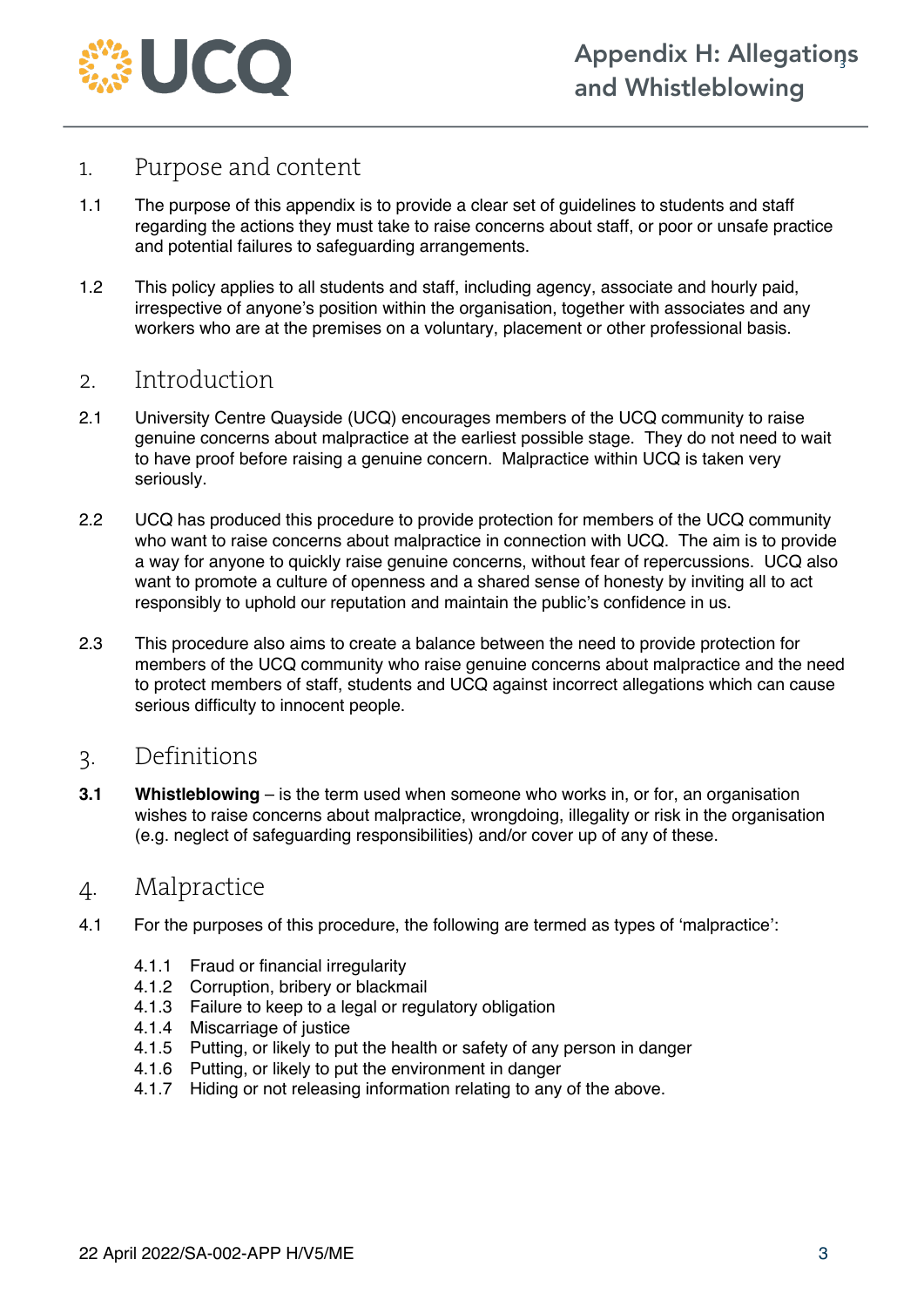

#### 5. Disclosure of information

- 5.1 This procedure applies to someone releasing information who is a service user, employee or a UCQ contract worker we employ or engage and who has reasonable grounds to believe that malpractice has taken place, is currently taking place or is likely to take place in connection with UCQ (whether on the part of another employee, a member of the company, or any other person). Reasonable grounds for belief means more than just a possibility or risk that malpractice has taken place, is taking place or is likely to take place. The information must be made in good faith and not motivated by personal antagonism or personal gain.
- 5.2 The person with the information should release it, in confidence, as soon as possible, to a member of management with whom they are comfortable, and who they feel they can trust. The manager should then raise the issue with the Principal & CEO who will make sure that a member of staff of appropriate experience within UCQ are chosen as investigator. An investigator may refuse to become involved on reasonable grounds, including:
	- 5.2.1 a possible previous involvement or interest in the matter concerned;
	- 5.2.2 being ill;
	- 5.2.3 being unavailable; or
	- 5.2.4 an investigator is satisfied that some other investigator would be more appropriate to consider the matter.
- 5.3 If you pass information to an investigator under this procedure, please do so in writing. If this is not possible you can speak to the investigator. You should provide as much written evidence as possible and the reasons for your belief of malpractice.
- 5.4 When the investigator receives your information, they will offer you a confidential interview as soon as possible and within no more than 10 working days. The purpose of the interview will be for the investigator to gather as much information as possible about your reasons for believing malpractice has taken place and to consult you about further steps which UCQ could take. You can have a work colleague, trade-union representative or friend with you at the interview. If your friend is a lawyer they cannot be there in their legal capacity. The investigator may have an administrative assistant with them to take notes.

#### 6. Procedure and further steps

- 6.1 As soon as possible after the interview (or after you tell the investigator if no interview takes place), and within no more than 20 working days, the investigator will recommend the further steps to be taken. These recommendations may include, but are not limited to, the following:
	- 6.1.1 The matter may need to be reported to the police.
	- 6.1.2 The matter may need to be investigated by either internal or external auditors or other investigators UCQ have appointed.
	- 6.1.3 The matter may need to be reported to the Education and Skills Funding Agency (ESFA), the Department for Children, Schools and Families, the National Audit Office (or any organisation which takes over from them), devolved authority, or any other appropriate public authority.
	- 6.1.4 You or another individual may need to be given the opportunity to take action through the grievance or complaints procedures or by making an appeal under the appeals procedures if the concerns relate to either yours or another's own personal circumstances rather than malpractice within UCQ.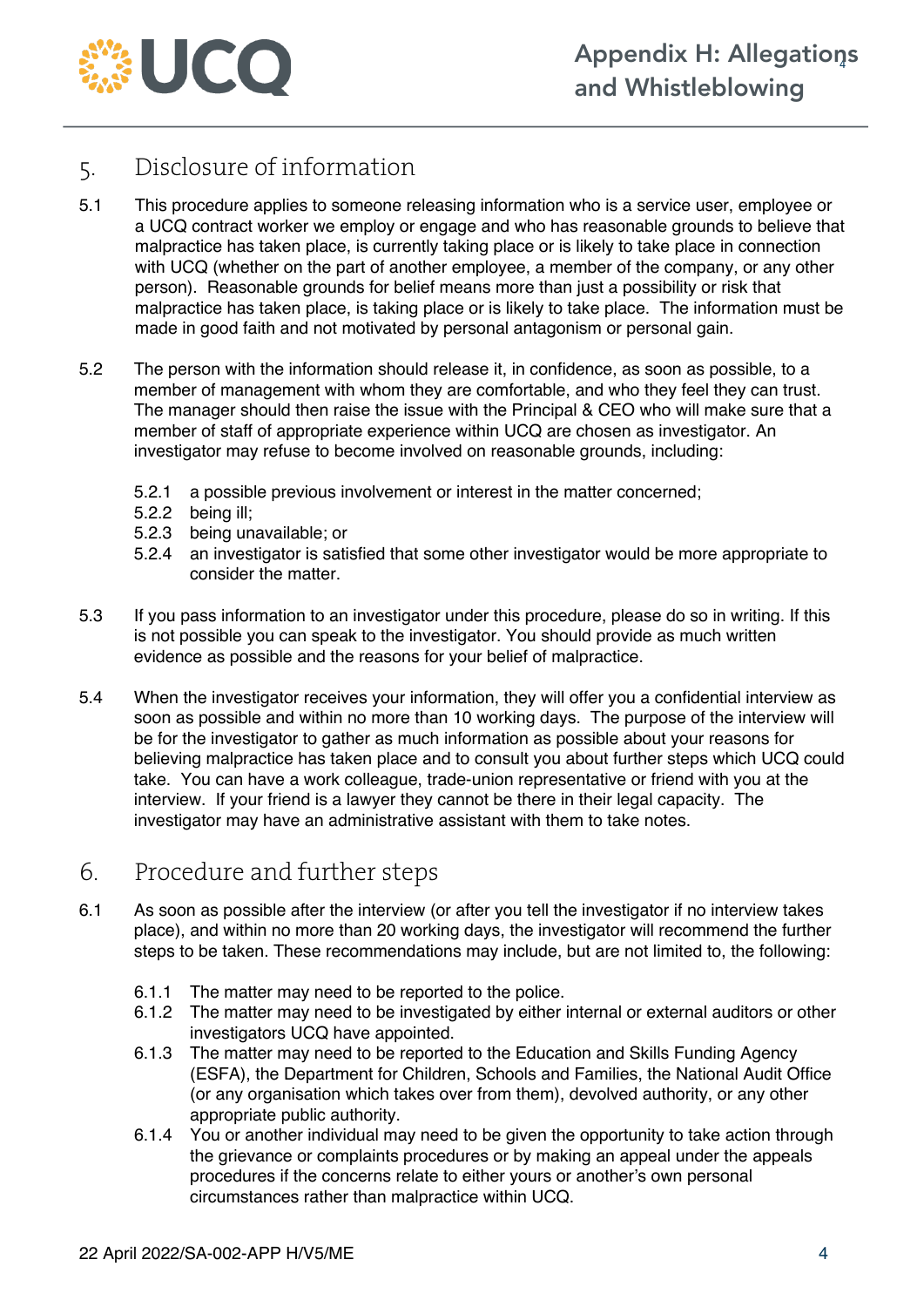

- 6.2 The reasons when the investigator may recommend no further action are as follows:
	- 6.2.1 If the investigator is satisfied that you do not have a reasonable belief that malpractice has taken place or is likely to.
	- 6.2.2 If the investigator is satisfied that you are not acting in good faith.
	- 6.2.3 If the matter concerned is already being dealt with under legal proceedings, or has already been referred to the police, the ESFA, the Department for Children, Schools and Families, the National Audit Office or another organisation or person covered by the Public Interest Disclosure Act 1998.
	- 6.2.4 If the matter is already being (or has already been) dealt with under one of UCQ's other procedures relating to staff, students or stakeholders.
	- 6.2.5 If the investigator is satisfied, after investigation, that the malpractice has not taken place, is not taking place, or is not likely to.
- 6.3 The investigator will make any recommendations under this procedure to the Principal & CEO unless it is alleged that the Principal & CEO is involved in the alleged malpractice or unless there are other good reasons for not doing so. If this is the case, the investigator will make the recommendations to the Vice Principal
- 6.4 The investigator will take all steps possible to make sure that the recommendations are put into practice unless there are good reasons for not doing so.
- 6.5 Once the Principal & CEO has decided what further steps (if any) should be taken, the investigator will let you know the decision within 10 working days. If UCQ plan to take no further action, the investigator will give you the reasons for this.
- 6.6 The following definitions will be used when determining the outcome of an allegation against a UCQ student, staff or another stakeholder:
	- **6.6.1 Substantiated** there is sufficient evidence to prove the allegation
	- **6.6.2 Malicious** there is sufficient evidence to disprove the allegation and there has been a deliberate act to deceive
	- **6.6.3 False** there is sufficient evidence to disprove the allegation
	- **6.6.4 Unsubstantiated** there is insufficient evidence to either prove or disprove the allegation.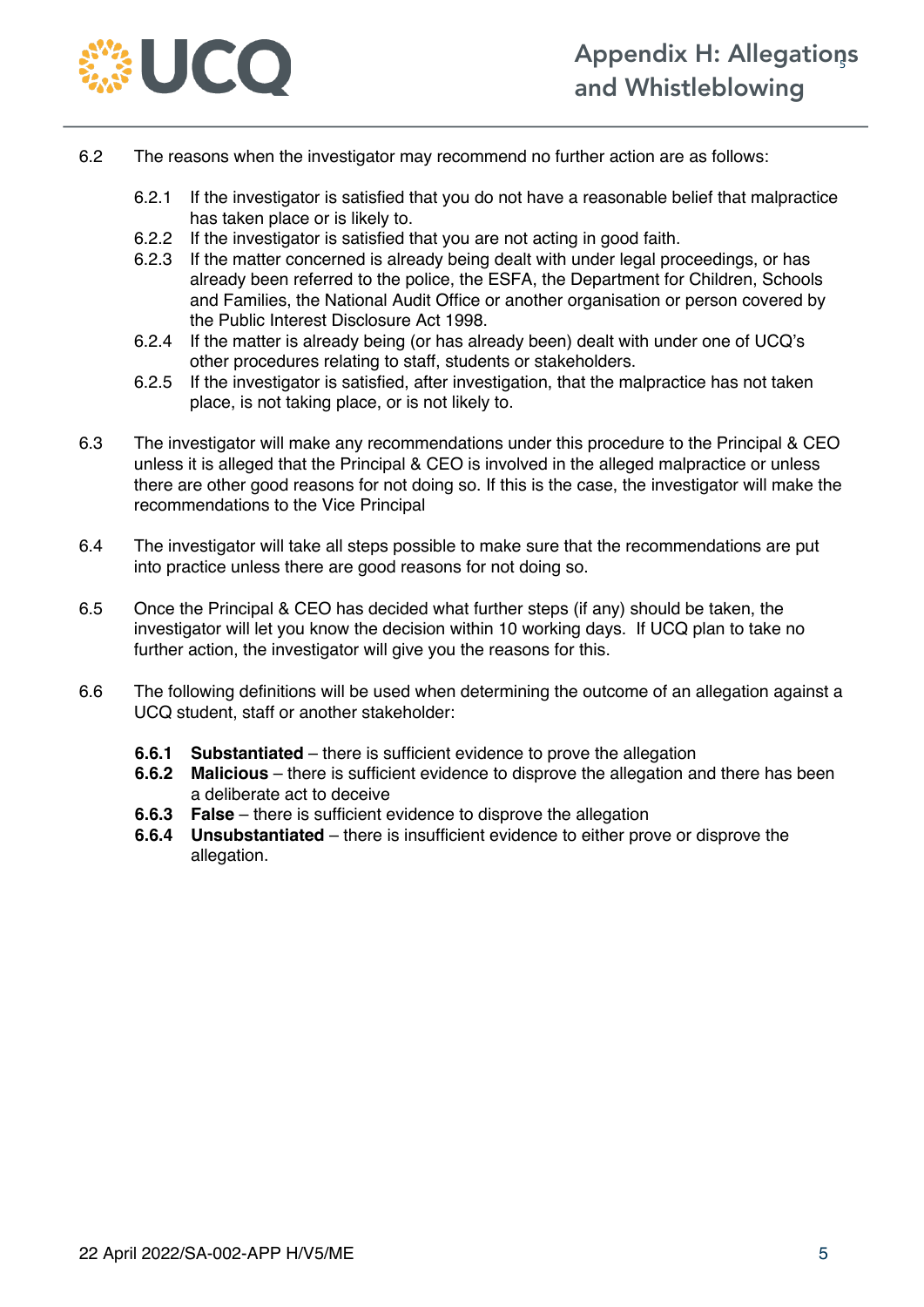

## 7 Safeguarding children: allegations about a member of staff

- 7.1 In order to safeguard children and vulnerable adults, UCQ undertake robust recruitment exercises. Satisfactory reference and DBS checks are required for all UCQ staff who come into contact with children and vulnerable adults. No member of staff subject to these checks are permitted to commence work until a satisfactory outcome is confirmed.
- 7.2 A complaint or allegation about a member of staff may arise from different sources, including:
	- 7.2.1 A child or an adult
	- 7.2.2 A parent
	- 7.2.3 A member of the public
	- 7.2.4 A disciplinary investigation
- 7.3 A person receiving an allegation or concern about another member of staff must do the following:

#### **\*\*For emergencies call 999 immediately\*\***

- 7.3.1 Treat the matter seriously
- 7.3.2 Do not make suggestions or lead the person in any way
- 7.3.3 Take particular care in asking or interpreting responses to questions about indications of abuse as this could affect evidence put forward in any subsequent legal proceedings
- 7.3.4 Make a written record of the information as soon as possible that includes:
	- a) The name of the complainant and, where different, the name of the child who has allegedly been abused
	- b) When and where the alleged incident took place, including the date and time
	- c) Who was present
	- d) The account of what is alleged to have happened
	- e) A description of any injuries observed
	- f) Your name, signature and date
- 7.3.5 Contact the Strategic Safeguarding Lead (SSL) **immediately** to report that an allegation has been made
- 7.3.6 If the SSL is unavailable or the allegation is being made against the SSL, contact the Designated Safeguarding Lead **immediately**.

#### **7.4 Key safeguarding contacts**

| <b>Responsibility</b>              | <b>Name</b>             | <b>Telephone</b> | <b>Email</b>               |
|------------------------------------|-------------------------|------------------|----------------------------|
| Principal & CEO                    | Nick Mapletoft          | 0191 275 5015    | Nick.mapletoft@ucq.ac.uk   |
| <b>Strategic Safeguarding Lead</b> | <b>Michelle Elliott</b> | 07759561342      | Michelle.elliott@ucq.ac.uk |
| Designated Safeguarding Lead       | <b>Kelly Pattison</b>   | 07308231263      | Michelle.elliott@ucq.ac.uk |
| Designated Safeguarding Lead       | <b>Ben Devine</b>       | 07366564165      | ben.devine@ucq.ac.uk       |
| (Stockton)                         |                         |                  |                            |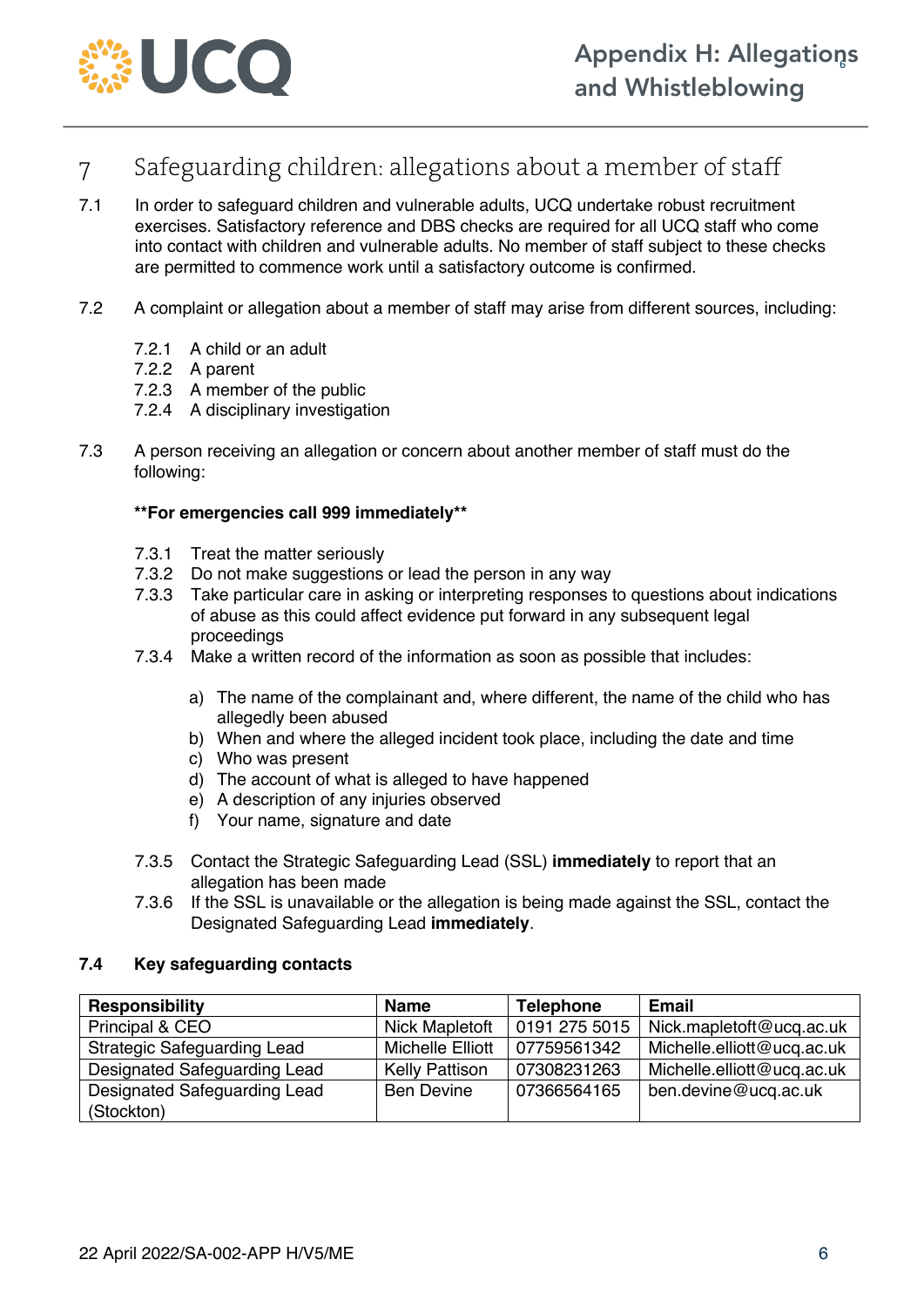

### 8 Passing information outside of UCQ

- 8.1 If, having followed this procedure, you are not satisfied with the further steps (if any) we have decided on or the outcome of these steps, you may raise the matter confidentially with the ESFA, the Department for Children, Schools and Families or the National Audit Office or any other person or organisations mentioned in the Public Interest Disclosure Act 1998. You can get a list of these people or organisations, known as "Prescribed Persons" from the investigator. Before you take this action, you **must** let the investigator know.
- 8.2 You may also raise the matter if you have good reason for believing that all of the investigators are, or were, involved in the alleged malpractice or that you may suffer as a result of releasing the information.
- 8.3 You may, at any time, pass the matter confidentially to a professionally qualified lawyer to get legal advice.
- 8.4 If an investigator believes that the circumstances of a particular situation will mean they need to get guidance, such as from a regional trade union official, they may do so. In these circumstances the investigator will have to do their best to make sure that the matter stays strictly confidential, unless:
	- 8.4.1 allowed for by this procedure; or
	- 8.4.2 this is not possible by law; or
	- 8.4.3 until such time as it becomes public knowledge.

#### 9 Duty of Care to students and staff

- 9.1 UCQ is committed to dealing with any allegations or issues quickly, and in a fair and consistent way, that provides effective protection for whistle-blowers and any students/others involved, whilst at the same time supporting the individual who is the subject of an allegation.
- 9.2 Any report or recommendations by the investigator will not, if possible, identify you, unless you agree in writing or unless there are reasons to believe you have acted maliciously. If you do not agree, or there are no good reasons, the investigator will not reveal your identity under this procedure unless:
	- 9.2.1 they legally have to;
	- 9.2.2 the information is already public knowledge;
	- 9.2.3 it is on a strictly confidential basis to the investigator's administrative assistant;
	- 9.2.4 it is on a strictly confidential basis to a professionally qualified lawyer for the purpose of getting legal advice; or
	- 9.2.5 it is necessary as part of a proper investigation.
- 9.3 However, while UCQ takes all practical steps to avoid identifying you, you must accept that in some circumstances it is going to be obvious who has provided the information. As a result of this, UCQ cannot guarantee to keep your identity confidential.
- 9.4 The investigator will keep any documents (including electronic files) relating to the matter secure, so that as far as possible only they and their administrative assistant have access to them. As far as possible, any documents the investigator keeps will not reveal your identity.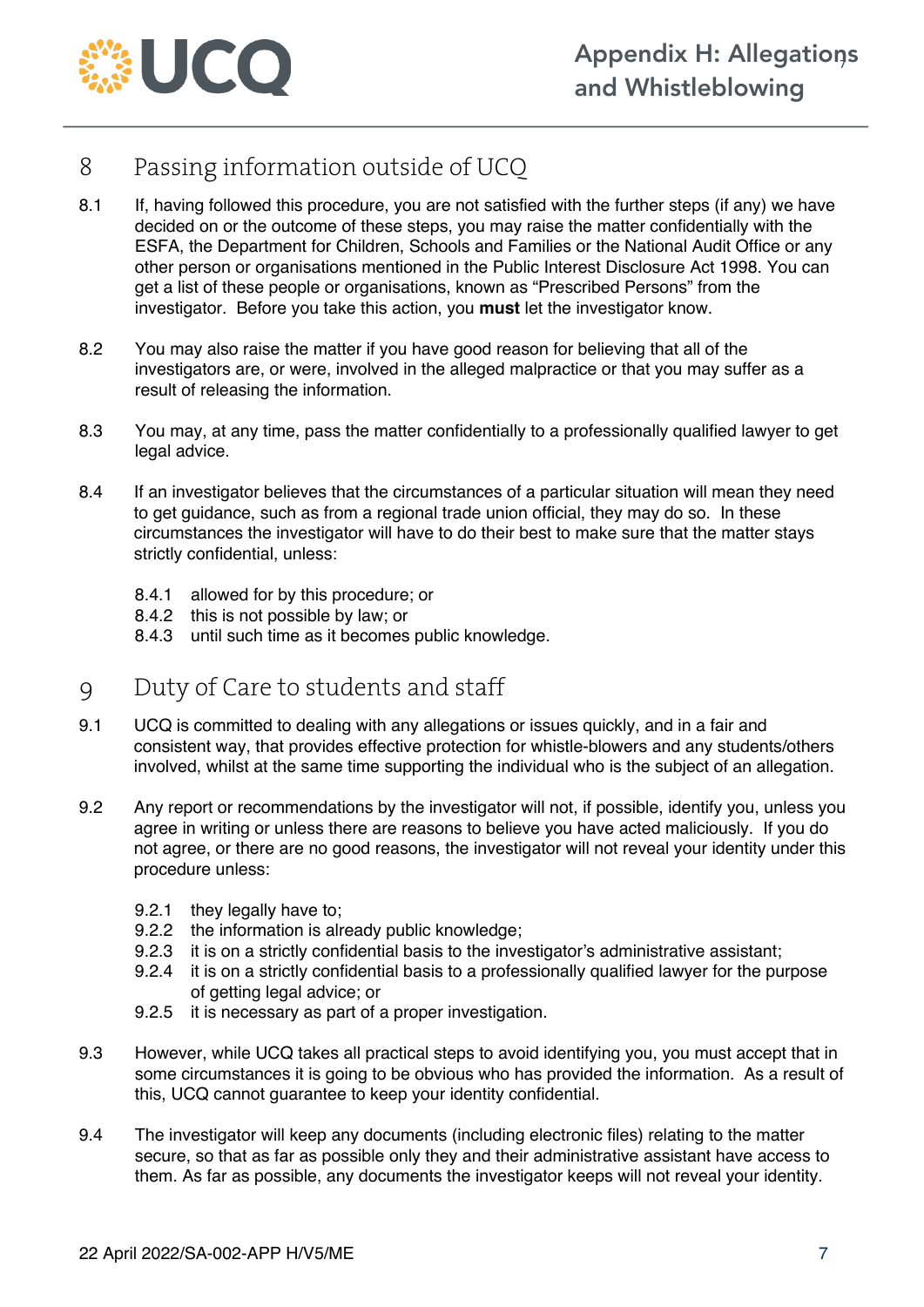

- 9.5 If you involve a local trade-union representative or work colleague in this procedure, you must make sure that the representative or work colleague keeps this matter strictly confidential, unless:
	- 9.5.1 allowed for by this procedure; or
	- 9.5.2 this is not possible by law; or
	- 9.5.3 until such time as it becomes public knowledge.
- 9.6 UCQ may tell you to take part in any enquiry or investigation into the matter that UCQ organises.
- 9.7 Where you take part in this enquiry or investigation, it will usually be on an open rather than a confidential basis. However, the investigator's obligations under this procedure will still apply about your identity.
- 9.8 UCQ will not treat you less favourably because you have provided information under this procedure. If you do receive this kind of treatment, you should complain to an investigator. If you want the investigator to take action, UCQ may ask you to give your permission in writing, revealing your identity for the purposes of any action.
- 9.9 UCQ will not take disciplinary action against you if you release information under this procedure. This will not prevent disciplinary action in cases where UCQ has good reason to believe that you have provided information falsely or maliciously or if you break the conditions of this procedure without good reason.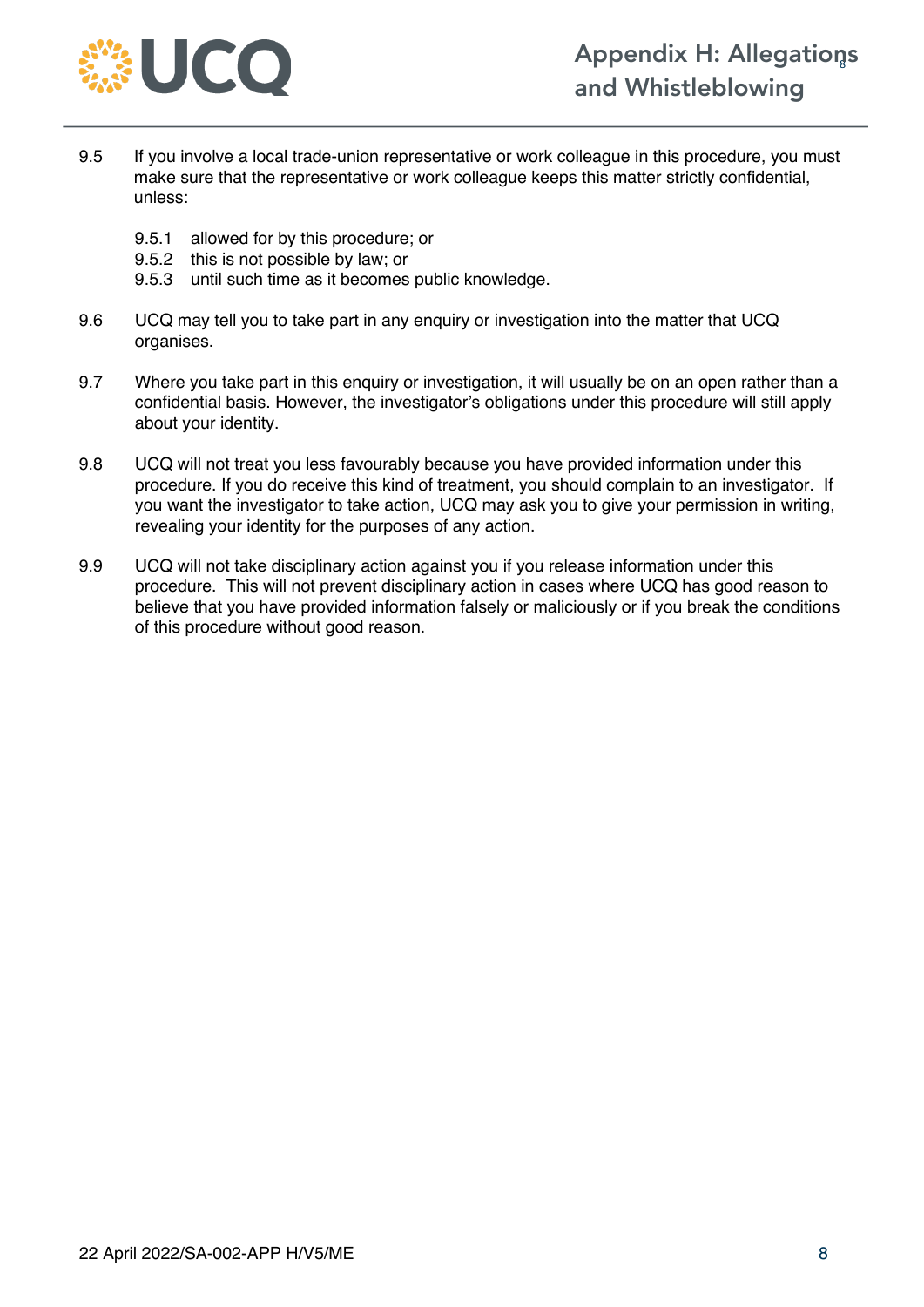

## 10. Initial equalities impact assessment

| Department:                                                                                                                                                                                                                                                                                                        | Completed by:                                                                                                                                                                                                                     |                                                                                                                                                                                                                                                                                                                                                                                                                                                                                                                                                                                                                                                                                                                  |                                                                                                                      | Date of initial assessment: |                                                                                                                                                                                                                           |
|--------------------------------------------------------------------------------------------------------------------------------------------------------------------------------------------------------------------------------------------------------------------------------------------------------------------|-----------------------------------------------------------------------------------------------------------------------------------------------------------------------------------------------------------------------------------|------------------------------------------------------------------------------------------------------------------------------------------------------------------------------------------------------------------------------------------------------------------------------------------------------------------------------------------------------------------------------------------------------------------------------------------------------------------------------------------------------------------------------------------------------------------------------------------------------------------------------------------------------------------------------------------------------------------|----------------------------------------------------------------------------------------------------------------------|-----------------------------|---------------------------------------------------------------------------------------------------------------------------------------------------------------------------------------------------------------------------|
| All                                                                                                                                                                                                                                                                                                                |                                                                                                                                                                                                                                   | Michelle Elliott: Vice Principal                                                                                                                                                                                                                                                                                                                                                                                                                                                                                                                                                                                                                                                                                 |                                                                                                                      | 23/04/2021                  |                                                                                                                                                                                                                           |
| Area to be assessed:                                                                                                                                                                                                                                                                                               |                                                                                                                                                                                                                                   | SA-002 Safeguarding Policy: Appendix H                                                                                                                                                                                                                                                                                                                                                                                                                                                                                                                                                                                                                                                                           |                                                                                                                      |                             |                                                                                                                                                                                                                           |
| <b>Existing or new policy/procedure:</b>                                                                                                                                                                                                                                                                           |                                                                                                                                                                                                                                   | Existing                                                                                                                                                                                                                                                                                                                                                                                                                                                                                                                                                                                                                                                                                                         |                                                                                                                      |                             |                                                                                                                                                                                                                           |
| What evidence has been used to inform the assessment and policy? (please list only)                                                                                                                                                                                                                                |                                                                                                                                                                                                                                   |                                                                                                                                                                                                                                                                                                                                                                                                                                                                                                                                                                                                                                                                                                                  |                                                                                                                      |                             |                                                                                                                                                                                                                           |
| <b>External guidance and requirements:</b><br>All legislation and publications identified in section 2.1 of the Safeguarding Policy<br>➤<br>Internal guidance and requirements:<br>➤<br>Consultation with Safeguarding Team and Head of Policy & Governance<br>≻                                                   |                                                                                                                                                                                                                                   |                                                                                                                                                                                                                                                                                                                                                                                                                                                                                                                                                                                                                                                                                                                  |                                                                                                                      |                             |                                                                                                                                                                                                                           |
| 1. Describe the aims,<br>objectives or purpose<br>of the<br>policy/procedure                                                                                                                                                                                                                                       |                                                                                                                                                                                                                                   | University Centre Quayside (UCQ) fully recognise their responsibilities<br>to safeguard and promote the welfare of children and vulnerable<br>adults, including the responsibilities their Academic Council, staff and<br>volunteers have in regard to the protection of children and vulnerable<br>adults from abuse; and to have due regard to the need to prevent<br>people from being drawn into terrorism. This Safeguarding Policy sets<br>out UCQ's safeguarding arrangements.<br>This appendix is to provide a clear set of guidelines to students and<br>staff regarding the actions they must take to raise concerns about<br>staff, or poor or unsafe practice and potential failures to safeguarding |                                                                                                                      |                             |                                                                                                                                                                                                                           |
| 2. Which                                                                                                                                                                                                                                                                                                           | arrangements<br>All stakeholders                                                                                                                                                                                                  |                                                                                                                                                                                                                                                                                                                                                                                                                                                                                                                                                                                                                                                                                                                  |                                                                                                                      |                             |                                                                                                                                                                                                                           |
| stakeholders/groups                                                                                                                                                                                                                                                                                                |                                                                                                                                                                                                                                   |                                                                                                                                                                                                                                                                                                                                                                                                                                                                                                                                                                                                                                                                                                                  |                                                                                                                      |                             |                                                                                                                                                                                                                           |
| are intended to                                                                                                                                                                                                                                                                                                    |                                                                                                                                                                                                                                   |                                                                                                                                                                                                                                                                                                                                                                                                                                                                                                                                                                                                                                                                                                                  |                                                                                                                      |                             |                                                                                                                                                                                                                           |
| benefit from this                                                                                                                                                                                                                                                                                                  |                                                                                                                                                                                                                                   |                                                                                                                                                                                                                                                                                                                                                                                                                                                                                                                                                                                                                                                                                                                  |                                                                                                                      |                             |                                                                                                                                                                                                                           |
| policy/procedure?                                                                                                                                                                                                                                                                                                  |                                                                                                                                                                                                                                   |                                                                                                                                                                                                                                                                                                                                                                                                                                                                                                                                                                                                                                                                                                                  |                                                                                                                      |                             |                                                                                                                                                                                                                           |
| The Equality Act 2010<br>requires public bodies<br>to have 'due regard'<br>to the need to:-<br>(1) Eliminate unlawful<br>discrimination,<br>harassment and<br>victimization<br>(2) Advance equality of<br>opportunity between<br>different groups; and<br>(3) Foster good<br>relations between<br>different groups | 3. Could the<br>policy/procedure<br>have a<br>disproportionately<br>in terms of the aims<br>set out in $(1)$ to $(3)$ of<br>the Act on any of the<br>protected<br>characteristics?:-<br>High<br><b>Medium</b><br>Low<br>No effect | negative effect impact                                                                                                                                                                                                                                                                                                                                                                                                                                                                                                                                                                                                                                                                                           | 4. Briefly explain<br>how the<br>policy/procedure<br>furthers or<br>prevents the aims<br>set out in $(1)$ to $(3)$ . |                             | 5. If there is a<br>disproportionately<br>negative impact on<br>any protected<br>characteristics, can<br>it be justified on the<br>grounds of<br>promoting equality<br>or any other<br>reason? If yes,<br>please explain. |
| $\mathbf{r}$<br>Age                                                                                                                                                                                                                                                                                                | No effect                                                                                                                                                                                                                         |                                                                                                                                                                                                                                                                                                                                                                                                                                                                                                                                                                                                                                                                                                                  | Not applicable                                                                                                       |                             | Not applicable                                                                                                                                                                                                            |